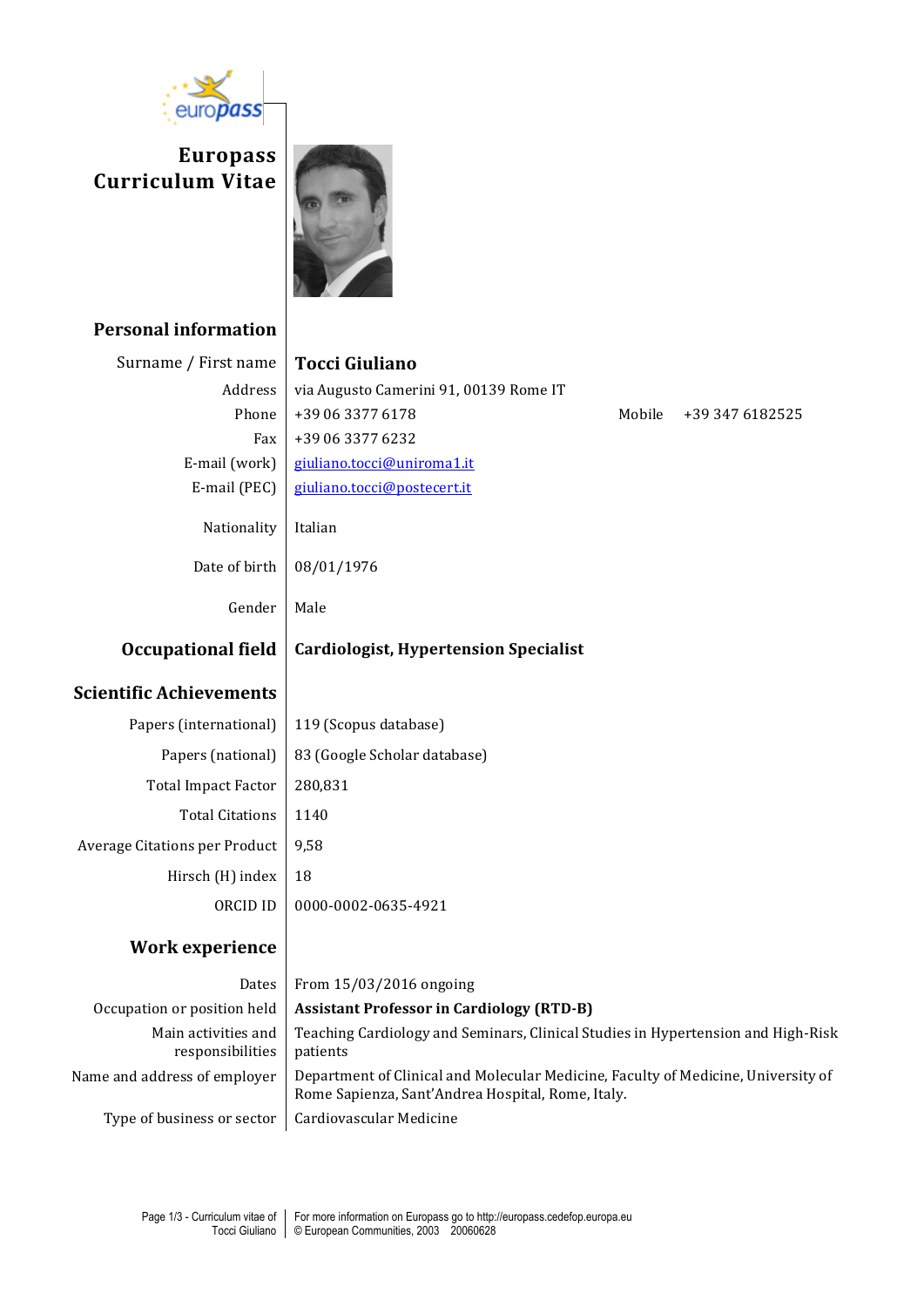| Dates                                                             | From 01/03/2012 to 30/03/2015                                                                                                          |  |  |  |
|-------------------------------------------------------------------|----------------------------------------------------------------------------------------------------------------------------------------|--|--|--|
| Occupation or position held                                       | Assistant Professor in Cardiology (RTD-A)                                                                                              |  |  |  |
| Main activities and<br>responsibilities                           | Teaching Cardiology and Seminars, Clinical Studies in Hypertension and High-Risk<br>patients                                           |  |  |  |
| Name and address of employer                                      | Department of Clinical and Molecular Medicine, Faculty of Medicine, University of<br>Rome Sapienza, Sant'Andrea Hospital, Rome, Italy. |  |  |  |
| Type of business or sector                                        | Cardiovascular Medicine                                                                                                                |  |  |  |
| Dates                                                             | From 01/06/2011 to 29/02/2012                                                                                                          |  |  |  |
| Occupation or position held                                       | PhD, Post-Doc Fellowship, MD, cardiologist                                                                                             |  |  |  |
| Main activities and<br>responsibilities                           | Clinical Management of High-Risk patients, Hypertension Unit, EchoLab Unit,<br>Division of Cardiology,                                 |  |  |  |
| Name and address of employer                                      | Division of Cardiology, Faculty of Medicine, University of Rome Sapienza,<br>Sant'Andrea Hospital, Rome, Italy.                        |  |  |  |
| Type of business or sector                                        | Cardiovascular Medicine                                                                                                                |  |  |  |
| Dates                                                             | From 01/01/2009 to 30/07/2011                                                                                                          |  |  |  |
| Occupation or position held                                       | PhD, MD, cardiologist                                                                                                                  |  |  |  |
| Main activities and<br>responsibilities                           | Hypertension Unit, EchoLab Unit, Division of Cardiology                                                                                |  |  |  |
| Name and address of employer                                      | Division of Cardiology, Faculty of Medicine, University of Rome Sapienza,<br>Sant'Andrea Hospital, Rome, Italy.                        |  |  |  |
| Type of business or sector                                        | Cardiovascular Medicine                                                                                                                |  |  |  |
| Dates                                                             | From 01/12/2006 to 31/12/2008                                                                                                          |  |  |  |
| Occupation or position held                                       | Resident MD, cardiologist                                                                                                              |  |  |  |
| Main activities and<br>responsibilities                           | Clinical Management of High-Risk patients, Hypertension Unit, Intensive Coronary<br>Care Unit,                                         |  |  |  |
| Name and address of employer                                      | Division of Cardiology, Faculty of Medicine, University of Rome Sapienza,<br>Sant'Andrea Hospital, Rome, Italy.                        |  |  |  |
| Type of business or sector                                        | Cardiovascular Medicine                                                                                                                |  |  |  |
| <b>Education and training</b>                                     |                                                                                                                                        |  |  |  |
| Dates                                                             | From 01/06/2011 to 31/05/2012                                                                                                          |  |  |  |
| Title of qualification awarded                                    | Post-Doc Fellowship in Cardiology and Cardiovascular Sciences                                                                          |  |  |  |
| Occupational skills covered                                       | Resident Cardiologist                                                                                                                  |  |  |  |
| Name and type of organization<br>providing education and training | Department of Clinical and Molecular Medicine, Faculty of Medicine, University of<br>Rome Sapienza, Sant'Andrea Hospital, Rome, Italy. |  |  |  |
| Dates                                                             | From 01/11/2007 to 31/05/2011                                                                                                          |  |  |  |
| Title of qualification awarded                                    | PhD in Surgical and Cardio-Vascular-Thoracic Pathophysiology and Functional<br>Radioisotopic Imaging                                   |  |  |  |
| Occupational skills covered                                       | Resident Cardiologist, PhD course                                                                                                      |  |  |  |
| Name and type of organization<br>providing education and training | Division of Cardiology, Faculty of Medicine, University of Rome Sapienza,<br>Sant'Andrea Hospital, Rome, Italy.                        |  |  |  |
| Dates                                                             | From 15/10/2007 to 15/11/2007                                                                                                          |  |  |  |
| Title of qualification awarded                                    | Pre-Doc Fellowship in Cardiology                                                                                                       |  |  |  |
| Occupational skills covered                                       | Resident Cardiologist                                                                                                                  |  |  |  |
|                                                                   | Page 2/3 - Curriculum vitae of   For more information on Europass go to http://europass.cedefop.europa.eu                              |  |  |  |

Tocci Giuliano

© European Communities, 2003 20060628